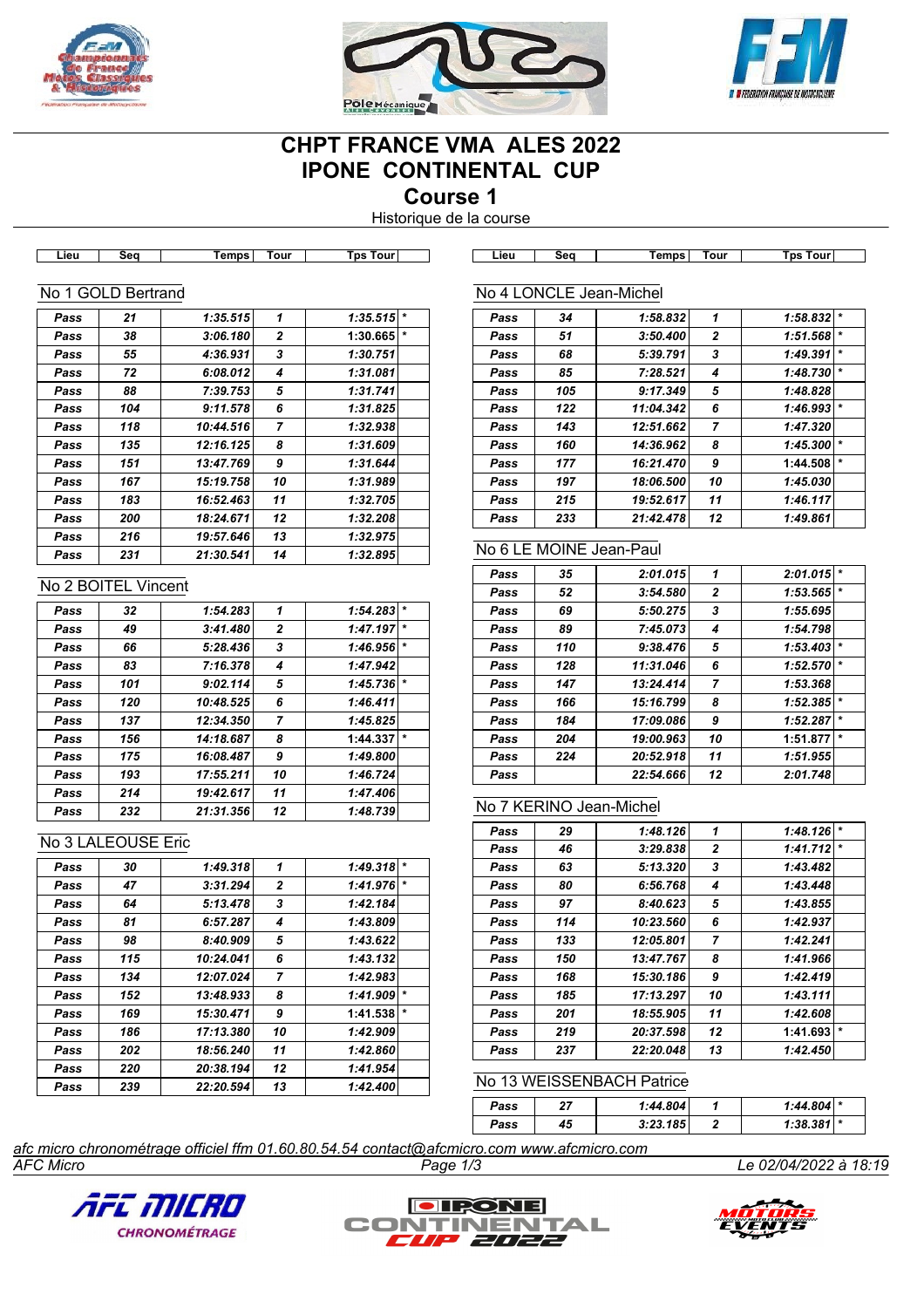





#### IPONE CONTINENTAL CUP Course 1

Historique de la course

| Tour<br><b>Temps</b><br>Tour<br>Гps<br><b>T</b> DS<br>ີ<br>∟ieư<br>ww |
|-----------------------------------------------------------------------|
|-----------------------------------------------------------------------|

### No 13 WEISSENBACH Patrice

| Pass | 62  | 5:01.746  | 3  | 1:38.561 |         |
|------|-----|-----------|----|----------|---------|
| Pass | 79  | 6:39.811  | 4  | 1:38.065 | $\star$ |
| Pass | 95  | 8:17.580  | 5  | 1:37.769 |         |
| Pass | 112 | 9:55.498  | 6  | 1:37.918 |         |
| Pass | 130 | 11:33.665 | 7  | 1:38.167 |         |
| Pass | 146 | 13:10.692 | 8  | 1:37.027 | $\star$ |
| Pass | 162 | 14:47.411 | 9  | 1:36.719 | $\star$ |
| Pass | 178 | 16:25.471 | 10 | 1:38.060 |         |
| Pass | 195 | 18:03.088 | 11 | 1:37.617 |         |
| Pass | 211 | 19:40.896 | 12 | 1:37.808 |         |
| Pass | 228 | 21:17.713 | 13 | 1:36.817 |         |

#### No 17 ARMAND Gilles

| Pass | 25  | 1:42.089  | 1              | 1:42.089 | $\star$ |
|------|-----|-----------|----------------|----------|---------|
| Pass | 42  | 3:17.515  | $\overline{2}$ | 1:35.426 | $\star$ |
| Pass | 59  | 4:52.796  | 3              | 1:35.281 | $\star$ |
| Pass | 76  | 6:27.514  | 4              | 1:34.718 | $\star$ |
| Pass | 93  | 8:02.368  | 5              | 1:34.854 |         |
| Pass | 109 | 9:38.438  | 6              | 1:36.070 |         |
| Pass | 126 | 11:13.802 | 7              | 1:35.364 |         |
| Pass | 141 | 12:48.670 | 8              | 1:34.868 |         |
| Pass | 157 | 14:23.148 | 9              | 1:34.478 | $\star$ |
| Pass | 172 | 15:57.676 | 10             | 1:34.528 |         |
| Pass | 189 | 17:32.205 | 11             | 1:34.529 |         |
| Pass | 206 | 19:06.225 | 12             | 1:34.020 | $\star$ |
| Pass | 221 | 20:41.238 | 13             | 1:35.013 |         |
| Pass | 236 | 22:15.510 | 14             | 1:34.272 |         |

# No 21 FOURGEAUD Frédéric

| Pass | 28  | 1:45.349  | 1            | $\star$<br>1:45.349 |
|------|-----|-----------|--------------|---------------------|
| Pass | 44  | 3:23.013  | $\mathbf{2}$ | $\star$<br>1:37.664 |
| Pass | 61  | 5:01.525  | 3            | 1:38.512            |
| Pass | 78  | 6:39.678  | 4            | 1:38.153            |
| Pass | 96  | 8:18.011  | 5            | 1:38.333            |
| Pass | 113 | 9:55.917  | 6            | 1:37.906            |
| Pass | 129 | 11:33.149 | 7            | $\star$<br>1:37.232 |
| Pass | 145 | 13:10.364 | 8            | $\star$<br>1:37.215 |
| Pass | 163 | 14:47.814 | 9            | 1:37.450            |
| Pass | 179 | 16:26.035 | 10           | 1:38.221            |
| Pass | 196 | 18:03.600 | 11           | 1:37.565            |
| Pass | 212 | 19:41.496 | 12           | 1:37.896            |
| Pass | 230 | 21:19.580 | 13           | 1:38.084            |

#### No 28 REBILLON Maxence

| Pass | 24 | 1:41.755 | $1:41.755$ * |  |
|------|----|----------|--------------|--|
| Pass | 41 | 3:16.707 | $1:34.952$ * |  |
| Pass | 58 | 4:51.805 | 1:35.098     |  |

| Lieu | Seg | Temps     | Tour           | <b>Tps Tour</b>     |  |
|------|-----|-----------|----------------|---------------------|--|
| Pass | 75  | 6:27.041  | 4              | 1:35.236            |  |
| Pass | 92  | 8:02.039  | 5              | 1:34.998            |  |
| Pass | 108 | 9:38.355  | 6              | 1:36.316            |  |
| Pass | 125 | 11:13.580 | $\overline{7}$ | 1:35.225            |  |
| Pass | 142 | 12:49.391 | 8              | 1:35.811            |  |
| Pass | 158 | 14:24.192 | 9              | $\star$<br>1:34.801 |  |
| Pass | 173 | 16:00.631 | 10             | 1:36.439            |  |
| Pass | 190 | 17:35.716 | 11             | 1:35.085            |  |
| Pass | 207 | 19:10.996 | 12             | 1:35.280            |  |
| Pass | 223 | 20:46.048 | 13             | 1:35.052            |  |
| Pass | 240 | 22:23.735 | 14             | 1:37.687            |  |

# No 34 HAQUIN Christian

| Pass | 19  | 1:34.339  | 1              | 1:34.339 | $**$  |
|------|-----|-----------|----------------|----------|-------|
| Pass | 36  | 3:04.112  | $\mathbf{2}$   | 1:29.773 | $***$ |
| Pass | 54  | 4:34.043  | 3              | 1:29.931 |       |
| Pass | 71  | 6:03.959  | 4              | 1:29.916 |       |
| Pass | 87  | 7:33.259  | 5              | 1:29.300 | $***$ |
| Pass | 102 | 9:02.857  | 6              | 1:29.598 |       |
| Pass | 117 | 10:33.457 | $\overline{7}$ | 1:30.600 |       |
| Pass | 132 | 12:04.567 | 8              | 1:31.110 |       |
| Pass | 149 | 13:35.513 | 9              | 1:30.946 |       |
| Pass | 165 | 15:08.383 | 10             | 1:32.870 |       |
| Pass | 182 | 16:39.189 | 11             | 1:30.806 |       |
| Pass | 198 | 18:10.717 | 12             | 1:31.528 |       |
| Pass | 213 | 19:42.317 | 13             | 1:31.600 |       |
| Pass | 227 | 21:14.252 | 14             | 1:31.935 |       |

### No 46 TIRARD Guillaume

| Pass | 23  | 1:39.808  | 1              | 1:39.808 | $\star$ |
|------|-----|-----------|----------------|----------|---------|
| Pass | 40  | 3:14.562  | $\overline{2}$ | 1:34.754 | $\star$ |
| Pass | 57  | 4:49.696  | 3              | 1:35.134 |         |
| Pass | 74  | 6:23.912  | 4              | 1:34.216 | $\star$ |
| Pass | 91  | 7:58.255  | 5              | 1:34.343 |         |
| Pass | 107 | 9:32.324  | 6              | 1:34.069 | $\star$ |
| Pass | 124 | 11:06.172 | 7              | 1:33.848 | $\star$ |
| Pass | 138 | 12:40.998 | 8              | 1:34.826 |         |
| Pass | 153 | 14:15.861 | 9              | 1:34.863 |         |
| Pass | 170 | 15:50.623 | 10             | 1:34.762 |         |
| Pass | 187 | 17:24.967 | 11             | 1:34.344 |         |
| Pass | 203 | 18:59.866 | 12             | 1:34.899 |         |
| Pass | 218 | 20:35.374 | 13             | 1:35.508 |         |
| Pass | 235 | 22:10.693 | 14             | 1:35.319 |         |

#### No 55 BOURGEOIS Quentin

| Pass | 26 | 1:43.679 | $1:43.679$ * |  |
|------|----|----------|--------------|--|
| Pass | 43 | 3:20.776 | $1:37.097$ * |  |
| Pass | 60 | 4:58.776 | 1:38.000     |  |
| Pass | 77 | 6:35.977 | 1:37.201     |  |

*AFC Micro Page 2/3 Le 02/04/2022 à 18:19 afc micro chronométrage officiel ffm 01.60.80.54.54 contact@afcmicro.com www.afcmicro.com*